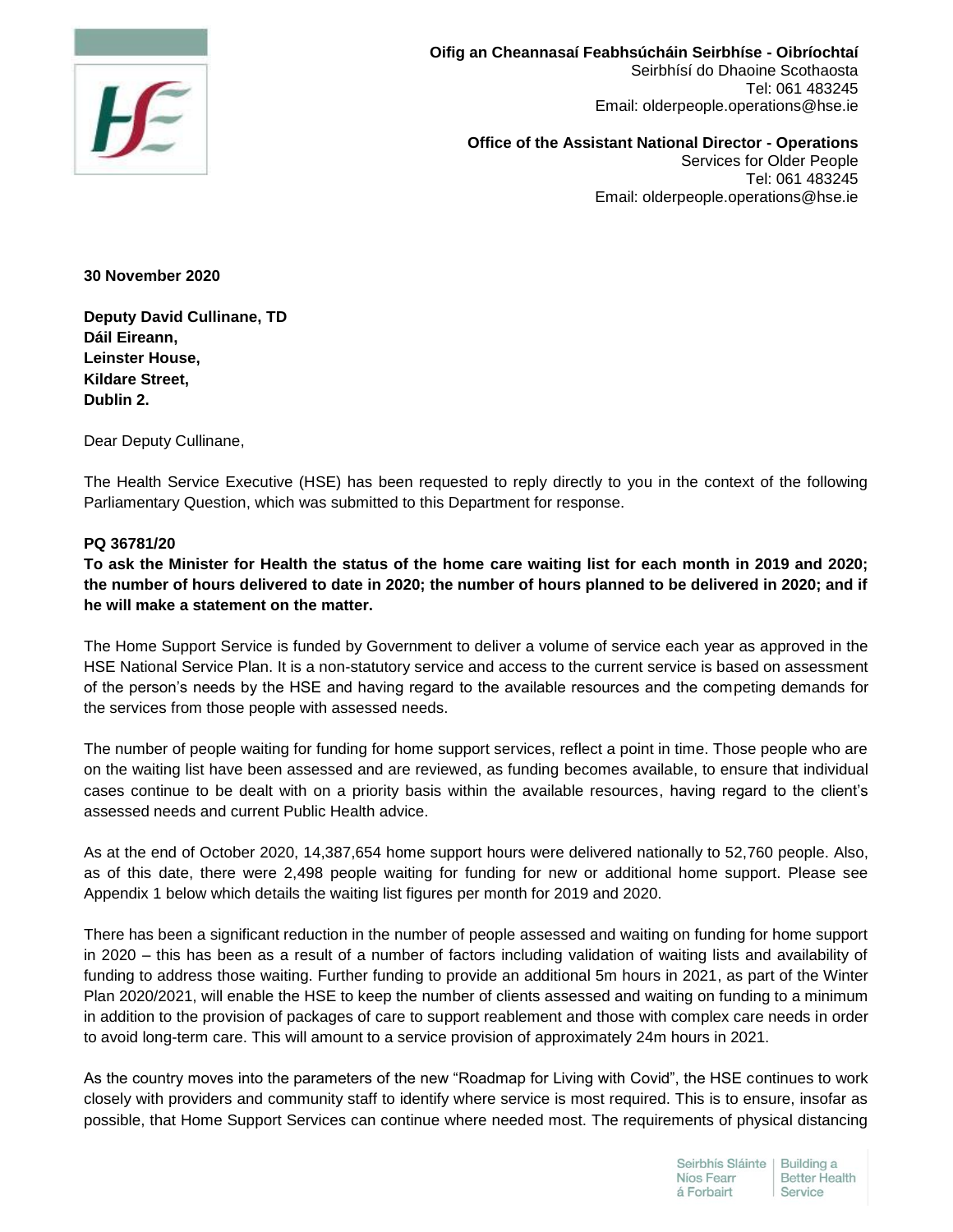must be encouraged, supported and maintained so as to keep our staff and service users safe and prevent any further spread of the virus.

The Department is currently engaged in a detailed process to develop a new stand-alone, statutory scheme for the financing and regulation of home support services. Developing a new statutory scheme will be an important step in ensuring that the system operates in a consistent and fair manner for all those who need home support services.

Yours sincerely Sandra \_\_\_\_\_\_\_\_\_\_\_\_\_\_\_\_\_\_\_\_\_\_\_\_\_\_\_\_\_

**Sandra Tuohy Assistant National Director Services for Older People – Operations**